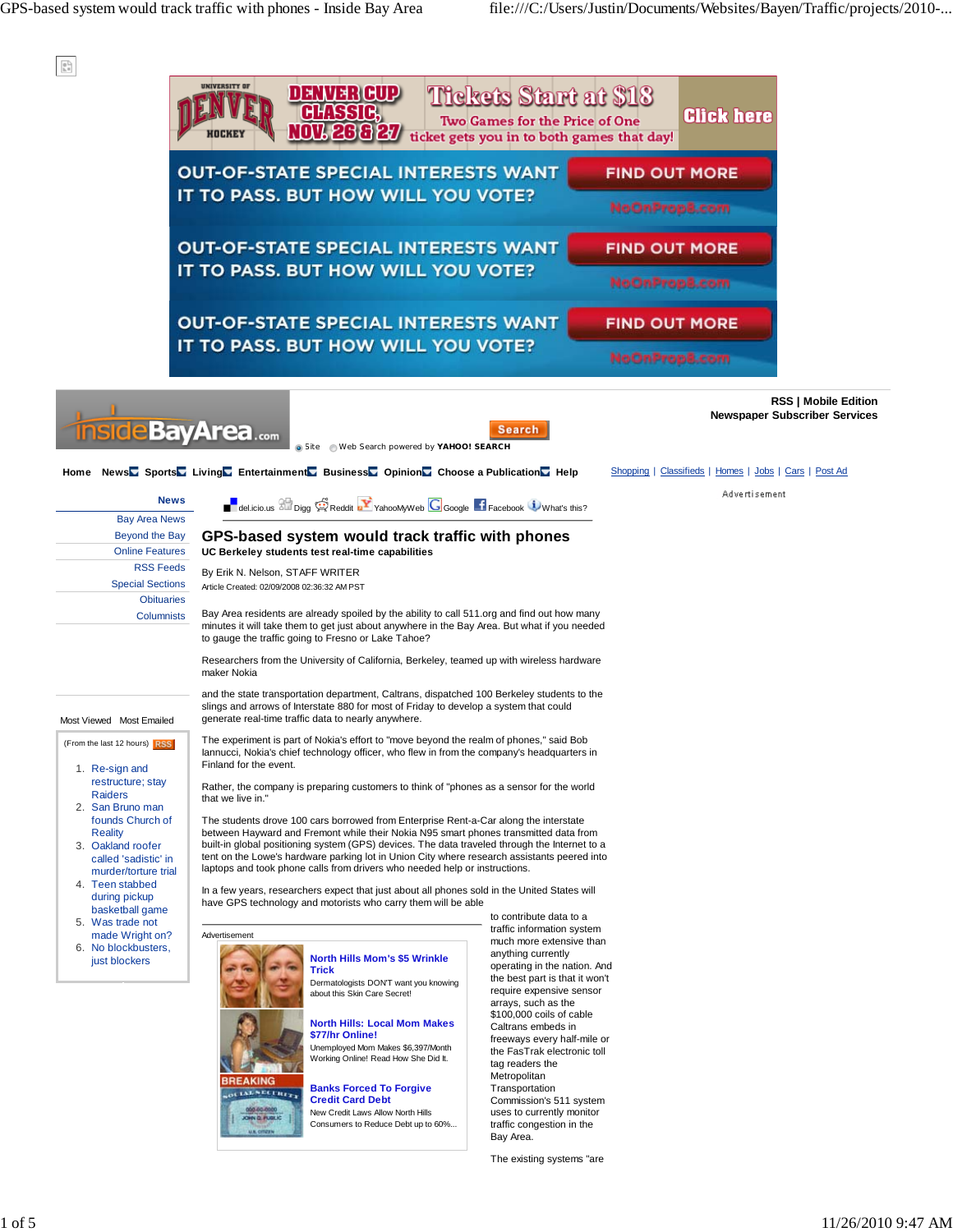expensive to deploy, they are expensive to maintain and they only cover a limited area of roadway, said Alexandre Bayen, the assistant professor of civil and environmental engineering who ran the experiment.

The new phone system, like the FasTrak transponder-based system now in use, raises serious issues of privacy, said Lauren Weinstein, founder of the Woodland Hills-based Privacy Forum.

"I'm not saying you shouldn't do something like this, I'm saying people need to be informed about what's done with the data," Weinstein said, "You need to ask if it's being collected and how long is it going to be archived."

Some motorists have been suspicious of how they might be tracked with FasTrak tags, suspicions that were confirmed last June when records requested by MediaNews showed that the Metropolitan Transportation Commission released electronic toll payers' bridge crossing records in civil court proceedings.

"This same technology," Weinstein warned, "with nothing but a policy decision, could be used in the same way as red light cameras."

Bayen agreed that privacy is paramount, saying that the new system would scramble the actual identification numbers of cell phones and once a vehicle's progress was recorded, that bit of information would be discarded.

"From a privacy standpoint, the less information given, the better," he said. "Cell phone users will have the option to turn off the service if they don't want to use it or they don't want their data sent."

Even so, Weinstein said users of the system need to be informed that a judge's

order could well force the purveyors of the traffic information to alter those protections and start collecting more specific data on wireless users.

Vote N

**MAKE SURE YOU GET** 

**THIS ONE ON TUESDAY** 

Reach Erik Nelson at enelson@bayareanewsgroup.com or 510-208-6410 and read the Capricious Commuter blog at http://www.InsideBayArea.com.

**Print Email Return to Top** 

## **Comments**

Please keep your comments respectful of others by avoiding name-calling and other inappropriate remarks.

FAQ: About article commenting

Recent Comments

## **STICKER** Voted

Click Here!

**YOU'VE GOT** 

**THIS**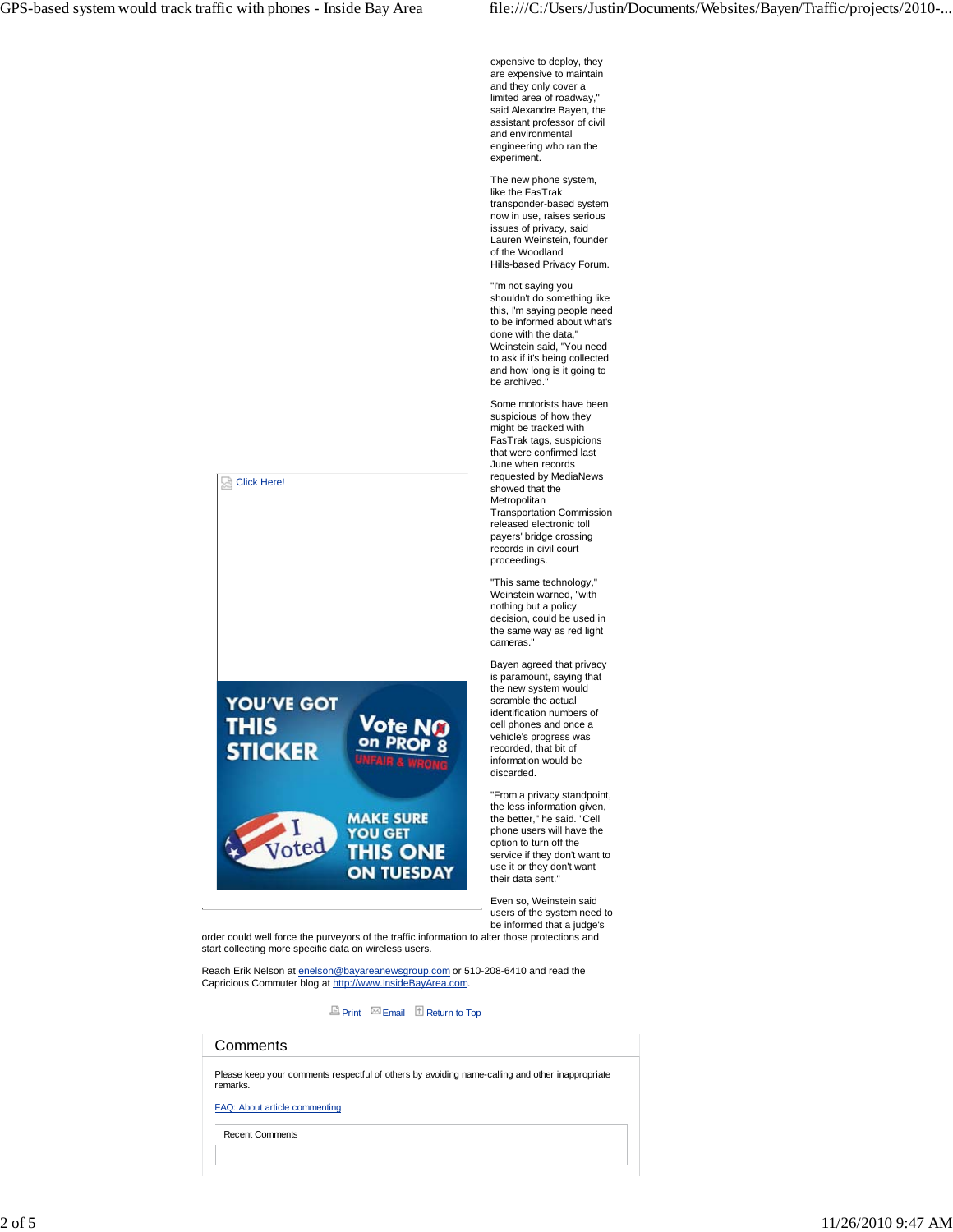| Post Your Comment |  |
|-------------------|--|
|                   |  |

| <b>TopListings</b>                                                           |
|------------------------------------------------------------------------------|
| CARS RENTALS JOBS<br><b>HOMES</b>                                            |
| <b>Career Training (Jobs)</b><br>Northern California College of Construction |
| Caregivers / CNA (Jobs)<br>Senior Solutions                                  |
| <b>Drivers Class A (Jobs)</b><br>Pitco                                       |
| PETITIONERSNEEDEDNOWPAYINGDAILYIFYOUREWI (Jobs)<br>Click for Details         |
| Dental RDA (Jobs)<br><b>Western Dental</b>                                   |
| Assembly (Jobs)<br>Snelling                                                  |
| Models (Jobs)<br>Norma Payton Henning                                        |
| <b>Education</b> (Jobs)<br>Oakland Unified                                   |
| <b>ALL LISTINGS</b>                                                          |
|                                                                              |



**BREAKI** OLIALNELTHET 



Dermatologists DON'T want you knowing about this Skin Care Secret!

## **North Hills: Local Mom Makes \$77/hr Online!**

Unemployed Mom Makes \$6,397/Month Working Online! Read How She Did It.

## **Banks Forced To Forgive Credit Card Debt**

New Credit Laws Allow North Hills Consumers to Reduce Debt up to 60%...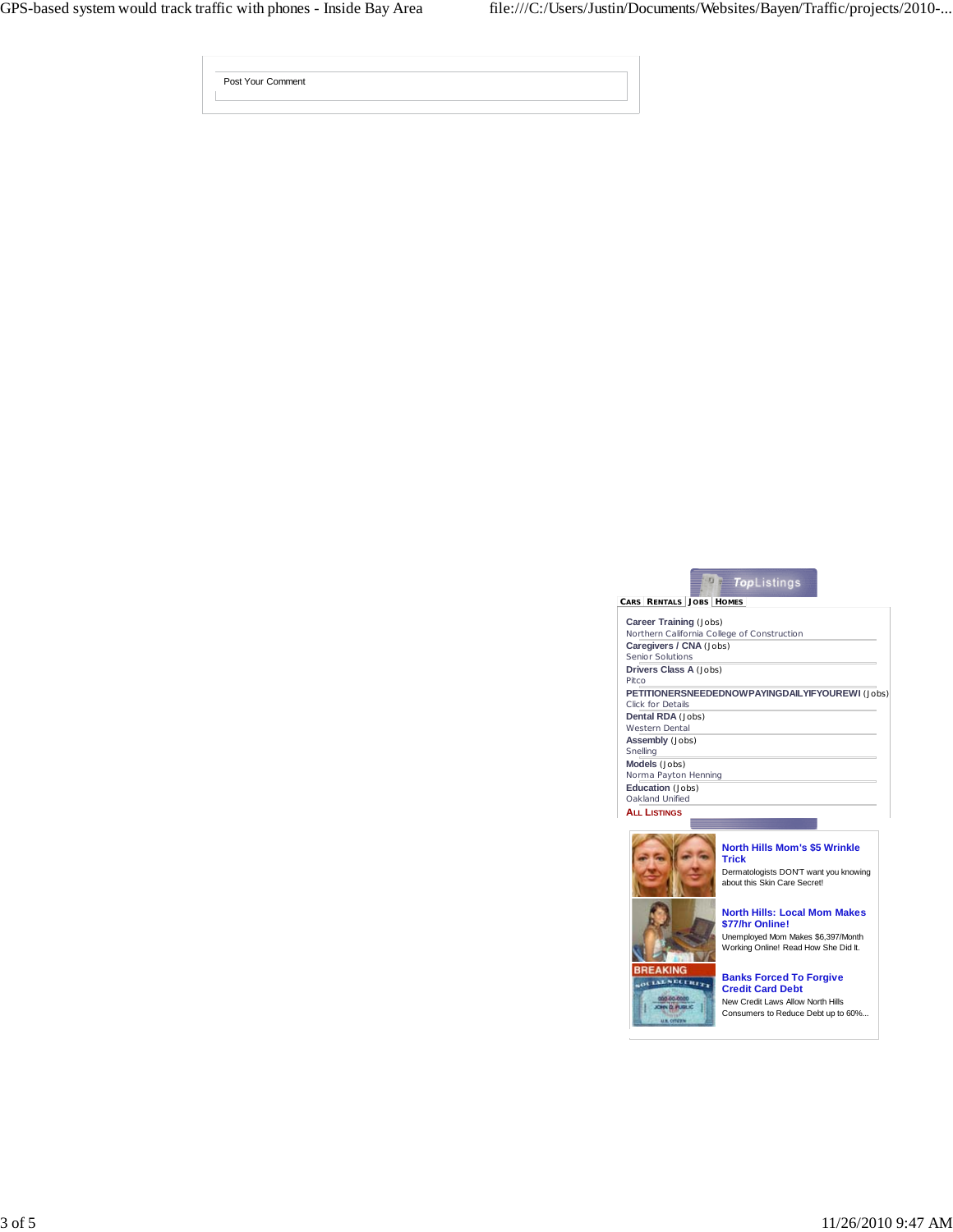

**Insurance Coverage Quotes Online**<br>Compare auto insurance quotes from top companies online.<br>www.Insurance.com

**California Renters Insurance**<br> **Coverage**<br>
Obtain the insurance protection you<br>
need with an eRenterPlan insurance<br>
www.erenterplan.com

Ads by Yahoo!

CA Health Insurance Options<br>Find The Coverage You Need For Your<br>Business Or Family. Free Quotes.<br>www.kbibenefits.com